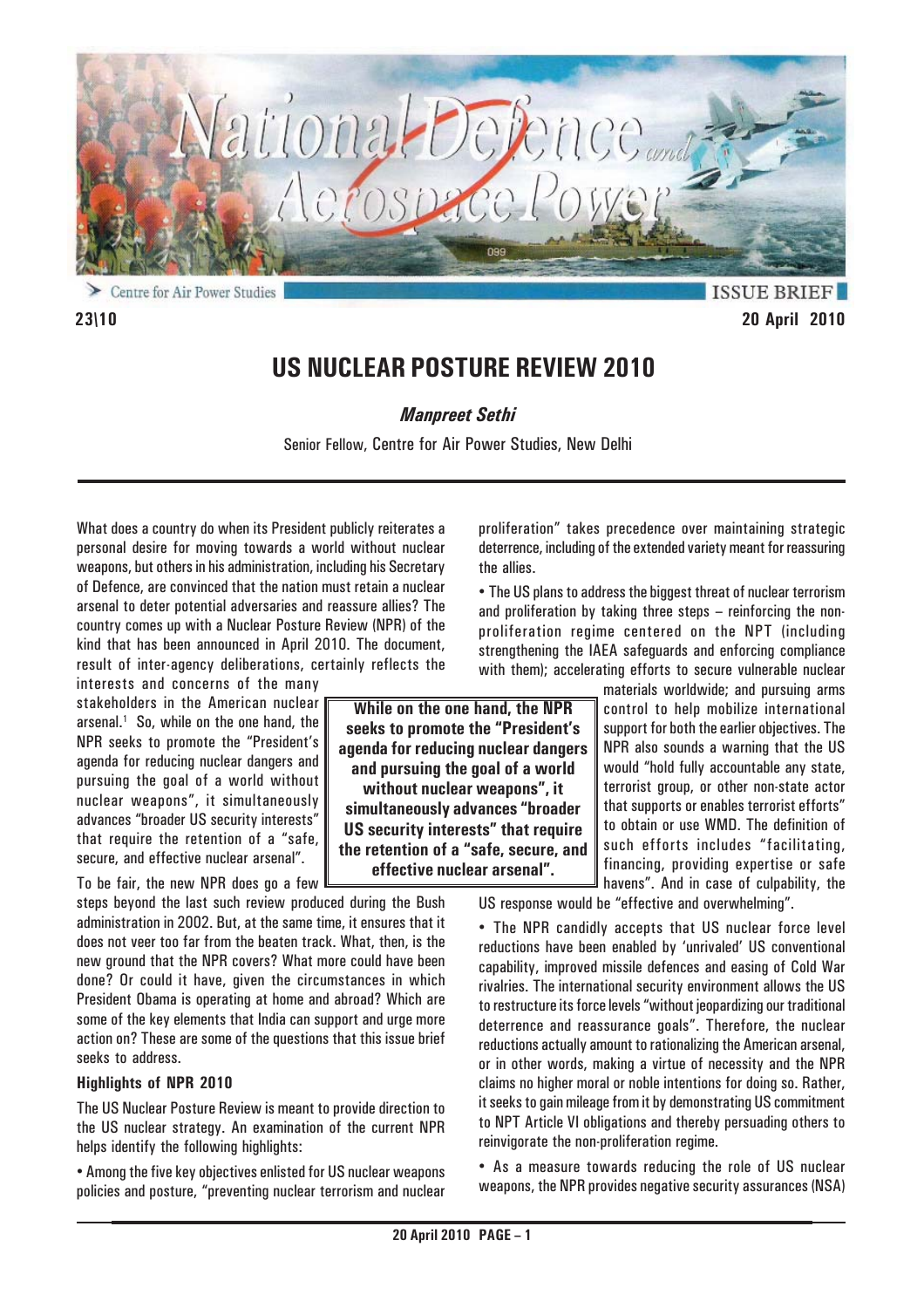# Centre for Air Power Studies

to those non-nuclear member states of the NPT who are 'in compliance' with their treaty obligations. It may be recalled that NSA have been provided by the US in the past as non-binding assurances largely linked to its commitments under various nuclear weapons free zones. By making this declaration, this NPR reverses the position of the earlier one that had declared use of US nuclear weapons against chemical and biological attacks. However, that the US had to perform a delicate balancing act in making this concession is evident from the fact that the document clearly states that the use of CBW against the US or its allies would invite a "devastating conventional military response" even as the US "reserves the right to make any adjustment in the assurance" based on how such a threat evolved in the future. To that extent, the NPR does not concede that the sole purpose of nuclear weapons is nuclear deterrence, but retains the option of having to use nuclear weapons for deterring conventional or CBW attacks in a "narrow range of contingencies".

• While not abandoning the first use posture, the NPR does limit the use of nuclear weapons "in extreme circumstances to defend the vital interests of the US or its allies and partners".

• The NPR emphasizes the need for "dialogue on strategic stability" with

Russia and China. While stating the many positive developments in US-Russia relationship that have reduced the prospects for military confrontation, the NPR nevertheless accepts the centrality of Russia's nuclear force in determining how much and how quickly US force reductions could take place. As a follow on to the New START, it does identify the need to address non-strategic nuclear weapons and the non-deployed arsenals on both sides.

• On China, the NPR expresses concern over "China's future strategic intentions" considering the lack of transparency on its pace and scope of nuclear programme and nuclear doctrine. The NPR, therefore, recommends dialogue to "enhance confidence, improve transparency and reduce mistrust".

• The NPR categorically renounces the development of any new nuclear weapons or further nuclear testing. It weighs instead in favour of extending the life of the existing warheads by reusing or replacing nuclear components from different warheads and by modernizing nuclear facilities, including national security labs, and investing in human capital. The NPR echoes the concern often raised in the past by US nuclear weapon labs that not enough attention had been devoted towards recruitment and retention of

**The NPR does not concede that the sole purpose of nuclear weapons is nuclear deterrence, but retains the option of having to use nuclear weapons for deterring conventional or CBW attacks in a "narrow range of contingencies".**

weapon scientists and engineers or to providing them sufficient challenges in R and D in order to maintain technically skilled personnel to address unknown future challenges. The NPR addresses this concern by committing increased investments in the nuclear weapons complex. In fact, in his signed statement as part of the NPR, Secretary of Defence refers to the \$ 5 billion that he intends to have transferred from the Department of Defence to that of Energy in order to cater for sustenance of the nuclear infrastructure.

• The NPR admits the need for retention of a nuclear triad of delivery vectors, though at reduced levels, "to maintain strategic stability at reasonable cost, while hedging against potential technical problems and vulnerabilities." In fact, the NPR even considers the life spans of the various delivery vehicles and makes recommendations accordingly. For instance, in the case of the Ohio-class submarines, which would be due for retirement by 2027,

the NPR recommends that the Navy must begin technology development for SSBN replacement. Similarly, while no follow-on ICBM is immediately needed for the Minuteman III (whose life is well into 2030s), the NPR suggests studies on alternatives to be

conducted in fiscal years 2011-2012 for informed decisions to be made when necessary.

• It commits the US to 'deMIRV' all deployed ICBMs from the current one to three warheads to only one each as a step towards enhancing stability of the nuclear balance by reducing the incentive for either side to strike first. It also states the US decision to retire the nuclear tipped sea-launched cruise missile, TLAM-N.

• The NPR claims to have met the objectives of US nuclear strategy through a "balanced, integrated and sustained" approach based on a "strong bipartisan consensus" so that the long-term strategy can be implemented with continuity irrespective of the political nature of the future administrations.

### **Disappointments with NPR 2010**

As is evident from the above, the NPR does tread some new ground, ever so tentatively, in reducing the role of nuclear weapons. However, it is possible to pick a few disappointments with the much-awaited document.

• It places a high emphasis on strengthening conventional capability as a counter for balancing the reduced role of nuclear weapons. In fact, the document almost flaunts US capabilities to fight all kinds of conflicts with the help of

### **ISSUE BRIEF**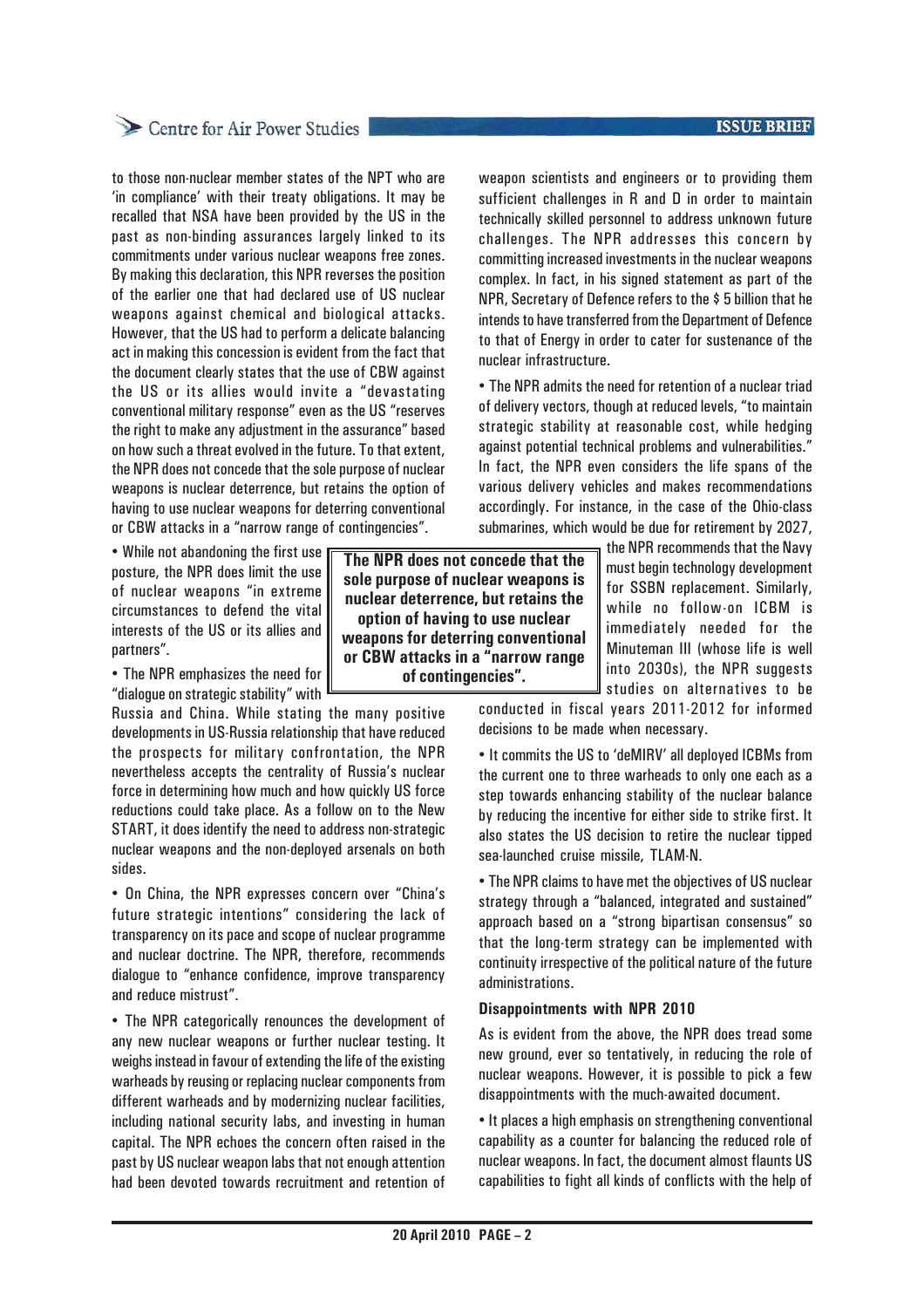### **ISSUE BRIEF**

# Centre for Air Power Studies

its assets in cyberspace and outer space, global basing and posture and BMD capabilities. This cannot be a source of reassurance for the NNWS. Those states that feel a threat of being subjected to regime change or political coercion by the US will continue to desire the nuclear weapon as a strategic equalizer against US conventional superiority. To that extent then, the

**The NPR seems to have moved two steps forward and one step back all at the same time. So, while it may signify a change over the last NPR, the current Review does not live up to the expectations created when President Obama returned the draft of the NPR to the Pentagon for reconsideration in October 2009.**

US move towards reducing the role of the nuclear weapon as a measure to reduce its attractiveness for other NNWS stands defeated.

• The mere reduction of numbers in US nuclear arsenal cannot be expected to ease inter-state relations.

• The preservation of the option for use of heavy bombers and long range missiles, traditionally strategic delivery vehicles, in conventional roles adds to ambiguity and will destabilize strategic equations with existing NWS. In fact, the NPR recommends, "retaining a margin above the required nuclear force structure for the possible addition of non-nuclear prompt-global strike capabilities." Given that the document lays so much emphasis on strategic dialogue with Russia and China for establishing stability, moves such as this will complicate dialogue and compel these nations to hedge against perceived uncertainties. Meanwhile, it is also difficult to escape the conclusion that this aims to deal with NNWS and/or those with small nuclear arsenals. Such a signal then cannot be reassuring even if the US has provided NSA to the NNWS.

• The NPR retains the maintenance of high alert postures of the triad. So, while heavy bombers may be off full time alert, nearly all ICBMs remain on alert and a significant

number of the SSBNs on continuous at sea deployments. However, to minimize chances of accidental launch, the NPR supports the continuance of the practice of "openocean targeting" of all ICBMs and SLBMs and plans to ask Russia too to reconfirm this commitment. The existential risks involved with high alert postures, nonetheless, continue.

On balance then, the NPR seems to have moved two steps forward and one step back all at the same time. So, while it may signify a change over the last NPR, the current

**India must second Obama's vision to make the PSI into a "durable international institution". The PSI is already 90 countries strong. They coordinate, share intelligence and build capacity to interdict WMD related transfers. Political and legal reasons have not allowed India to be a part of the PSI. But India does share the objectives of this initiative, and in case, this can acquire a more international complexion, India should become a part of this global endeavour to check proliferation.**

Review does not live up to the expectations created when President Obama returned the draft of the NPR to the Pentagon for reconsideration in October 2009.

And yet, a realistic and objective analysis of the document shows that one should not have expected more than what has been made available. In a sense, this might be the best that

could have been managed given the political constraints under which Obama is functioning. His popularity as president (relative to the high levels that he entered White House with) is substantially low, the Republican presence is palpably stronger, his inability to make much headway in Afghanistan despite the hyped Af-Pak strategy has him boxed in, the administration has barely managed a grip on the economic downslide, the US is still unsure of Russian responses despite the tentative reset with the New START, China remains a strategic concern, and above all the ambiguous responses of the allies to US nuclear moves has been confounding, to say the least. So, while publicly Japan hails Obama's speeches of the kind in Prague, it privately expresses concern over a possible degradation of the US nuclear umbrella. Given this background, it is easier to understand the compulsions that the NPR was crafted under and hence, its tenor.

#### **Anything for India?**

While the NPR is meant to be a guiding directive for US nuclear strategy, it also provides an understanding of the thinking on nuclear issues, and to that extent has a bearing on nuclear strategies of other countries too. There are some aspects of the NPR that India must examine carefully. The first of these would be the initiative to "enhance

> national and international capabilities to disrupt illicit proliferation networks and interdict smuggled nuclear materials". Considering that India faces a tangible threat of nuclear terrorism given its proximity to Pakistan, this is an effort that India must support. To that extent, India must second Obama's vision to make the PSI into a "durable international institution". The PSI is already 90 countries strong. They coordinate, share intelligence and build capacity to interdict WMD related transfers. Political and legal reasons have not